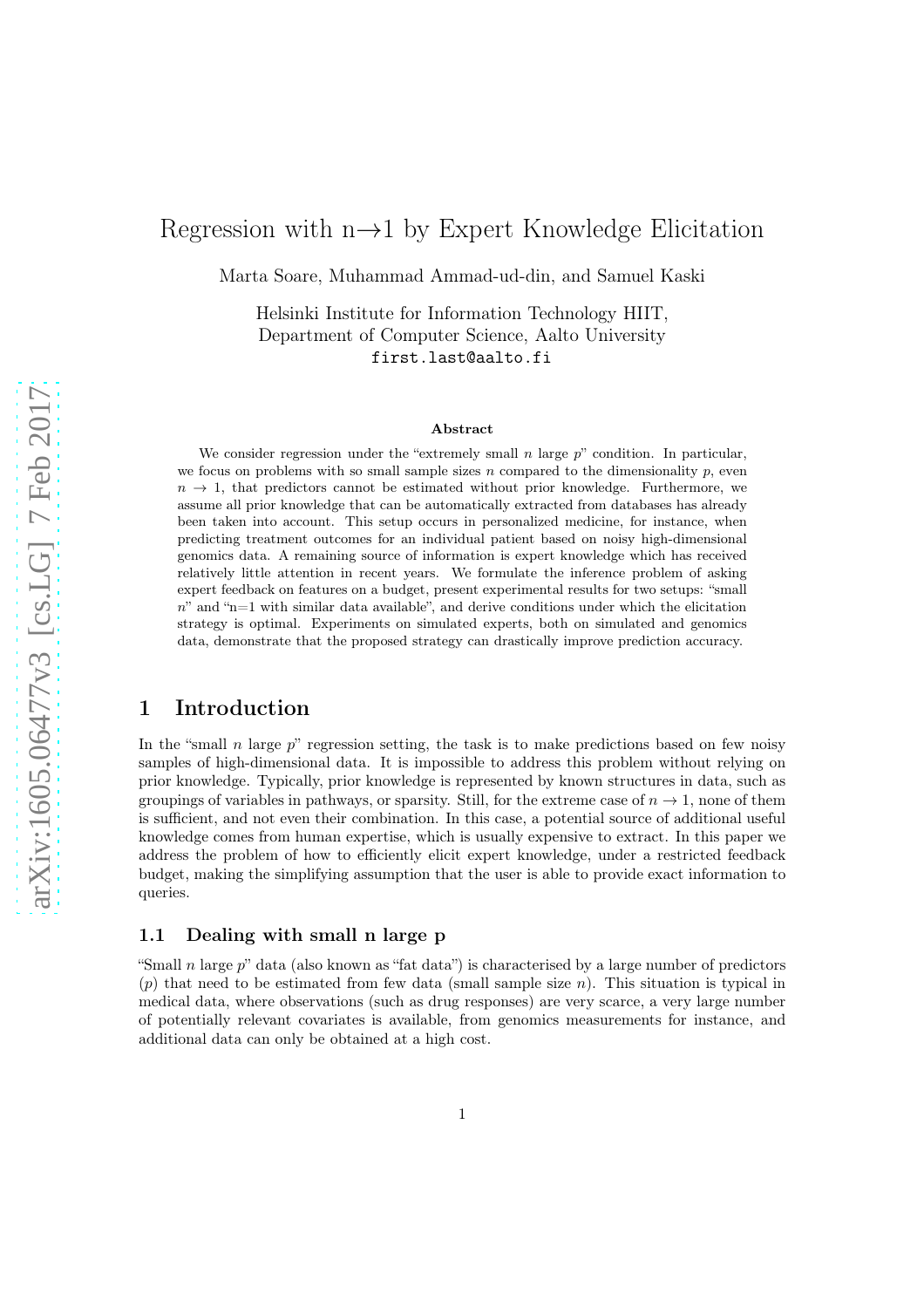To tackle this problem, and to efficiently constrain the selection of relevant features, machine learning algorithms typically rely on known structures in the data (for instance, networks, pathways, the linear structure of DNA). This type of prior knowledge can be taken into account with regularisation techniques (see, e.g., [\[10,](#page-13-0) [17\]](#page-14-0)) or priors in Bayesian inference. Another efficient way to address the lack of data is to transfer knowledge across related tasks (see [\[15\]](#page-13-1) for a survey).

### 1.2 Expert Knowledge Elicitation

Human judgement, and in particular expert knowledge, is often of crucial importance in decision making processes. Expert knowledge elicitation techniques have been widely studied in a wide range of application settings, from preference model elicitation [\[1,](#page-12-0) [4\]](#page-13-2) to medical science and shipping industry [\[6,](#page-13-3) [20\]](#page-14-1), as well as interactive learning for student modelling [\[5,](#page-13-4) [12\]](#page-13-5).

The methodological choices needed in defining the expert feedback differ from application to application and depend on multiple conditions, such as (i) the available expert knowledge (e.g., What can one ask from the expert? How much should the expert be trusted?); (ii) the type of information to be obtained (e.g., learning a preference, estimating a quantity, answering a question, identifying risky options); (iii) knowledge extraction constraints (e.g., time/cost needed to get the answer, how many interactions/how much feedback can the expert provide).

Eliciting coefficients for linear regression methods has been shown to be efficient in previous related studies. An important line of work [\[9,](#page-13-6) [11\]](#page-13-7) studies methods of quantifying subjective opinion about the coefficients of linear regression models. The prior knowledge is elicited through tasks that use hypothetical data and the assessment of credible intervals. These elicitation methods are shown to obtain prior distributions that represent well the expert's opinion, but the use of expert knowledge is not explored further. In our approach, we elicit expert's opinion more directly and this also allows to focus on more specific cost functions (such as reducing the prediction error for a specific target).

In Bayesian inference the prior distributions of the parameters are a natural way of expressing prior knowledge. In the studies on prior elicitation [\[13\]](#page-13-8), some also on regression [\[14\]](#page-13-9), the focus has often been on how to elicit reliable prior knowledge, after which the Bayesian inference machinery takes care of the rest. We ask the complementary question, of how efficiently can the knowledge elicitation be done, first given the simplifying assumption that the expert feedback is reliable. The order of inference is also reversed: we initialize from data and then improve with knowledge elicitation, whereas in prior elicitation the normal order would be the opposite. In the next stages of development, it will be important to combine both approaches, and then the Bayesian formulations will be natural.

#### 1.3 Contributions and Outline

In this work we propose to solve the "extremely small  $n$ , large  $p$ " problem for regression under the assumption that accurate expert knowledge is available but under a budget. As far as we know, this is the first study handling knowledge elicitation from this angle, aiming at sample sizes of  $n \to 1$ . This setup is important in particular for personalized medicine but not restricted to it.

The remainder of the paper is organised as follows: In Section [2](#page-2-0) we provide a detailed description of the expert knowledge elicitation scenario in which we address the lack of data problem in a regression task. We also state our assumptions about the use of the expert feedback. We then propose an effective algorithm for selecting on which features to ask expert feedback to reduce the loss the most, in Section [3.](#page-4-0) We analyse its optimality. In Section [4](#page-6-0) we present simulations of the behaviour of our expert knowledge elicitation strategy in a simple synthetic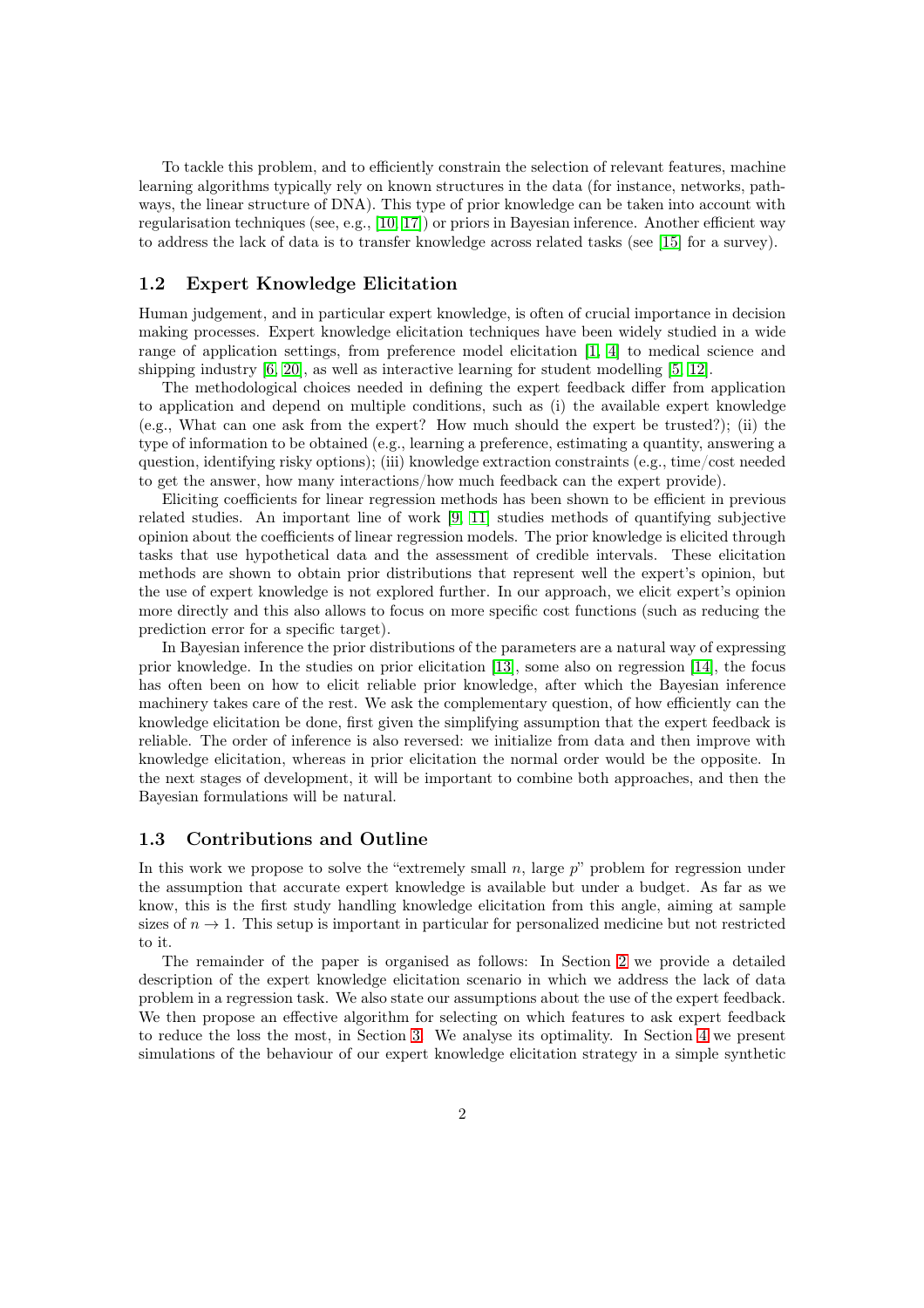setting. Then, by simulating a knowledgeable user, we show the potential prediction improvement when using a genomics dataset, relevant for the personalized medicine settings. To demonstrate the more general use of the algorithm that we propose, we also study its behaviour for model extensions including: a restriction of the features on which the expert can provide feedback (Section [5.1\)](#page-10-0) and by including noisy expert feedback (Section [5.2\)](#page-10-1). Finally, we conclude and provide future work directions in Section [6.](#page-11-0)

# <span id="page-2-0"></span>2 Preliminaries

In this section we present the problem setup and introduce the first formulation for expert knowledge elicitation in a prediction task. In particular, we explicate our assumptions about the type of feedback that the expert can give. The framework was chosen to be as simple as possible while still capturing the essential elements of large  $p$ , small  $n$  data. For concreteness, we will describe the problem with terminology of treatment effectiveness prediction, but the setup is naturally more generally applicable.

### 2.1 Problem Description

The goal is to improve prediction of the effect of a treatment on a target patient, by including feedback provided by an expert. Assume a small set of observation data, which can be used to learn an initial predictor. The set consists of n observed treatment responses  $y_1, \ldots, y_n$ , stored in the vector  $\mathcal{Y} \in \mathbb{R}^{1 \times n}$ , coming from *n* different patients  $i$   $(i = 1, ..., n)$  who had previously received the same treatment. Denote the matrix of genomic features with  $\mathcal{X}$ , where the size of X is  $n \times p$ , and on each row  $i = 1, \ldots, n$  we have the p genomic features corresponding to patient *i*, denoted by  $x_i$ . We focus on setups with  $p \gg n$ . For the new "target" patient the same genomic measurements are available, denoted  $x^* = [x^*(1) \dots x^*(p)]$ , and the goal is to predict as accurately as possible the treatment response, denoted  $y^*$ .

### 2.2 Data Assumptions

Linear Regression. We assume there is a linear relation between the genomic features of the patient and the expected result of the treatment. More precisely, we choose a linear regression setting, where for each patient  $i$ ,

$$
y_i = x_i \theta^\top + \eta,\tag{1}
$$

where  $\theta \in \mathbb{R}^p$  is an unknown parameter underlying the linear function and  $\eta$  is i.i.d white noise, quantifying the inherent noise in the measurements of the drug effects for each patient. The coordinate  $\theta(i)$  of the parameter vector encodes the weight or relevance that feature i has in computing the treatment response of a patient.

**Sparsity.** We assume that the weight vectors  $\theta$  are s-sparse  $(s \lt \lt p)$ , or in other words that many of the features have zero weight or relevance in the drug response prediction. Note that sparsity is not necessary for expert knowledge elicitation, but is a widely used regularity assumption which enables handling even larger  $p$ . Sparsity assumption matches many problems having a small number of responsible mechanisms (for instance, mutations in the genetic cases).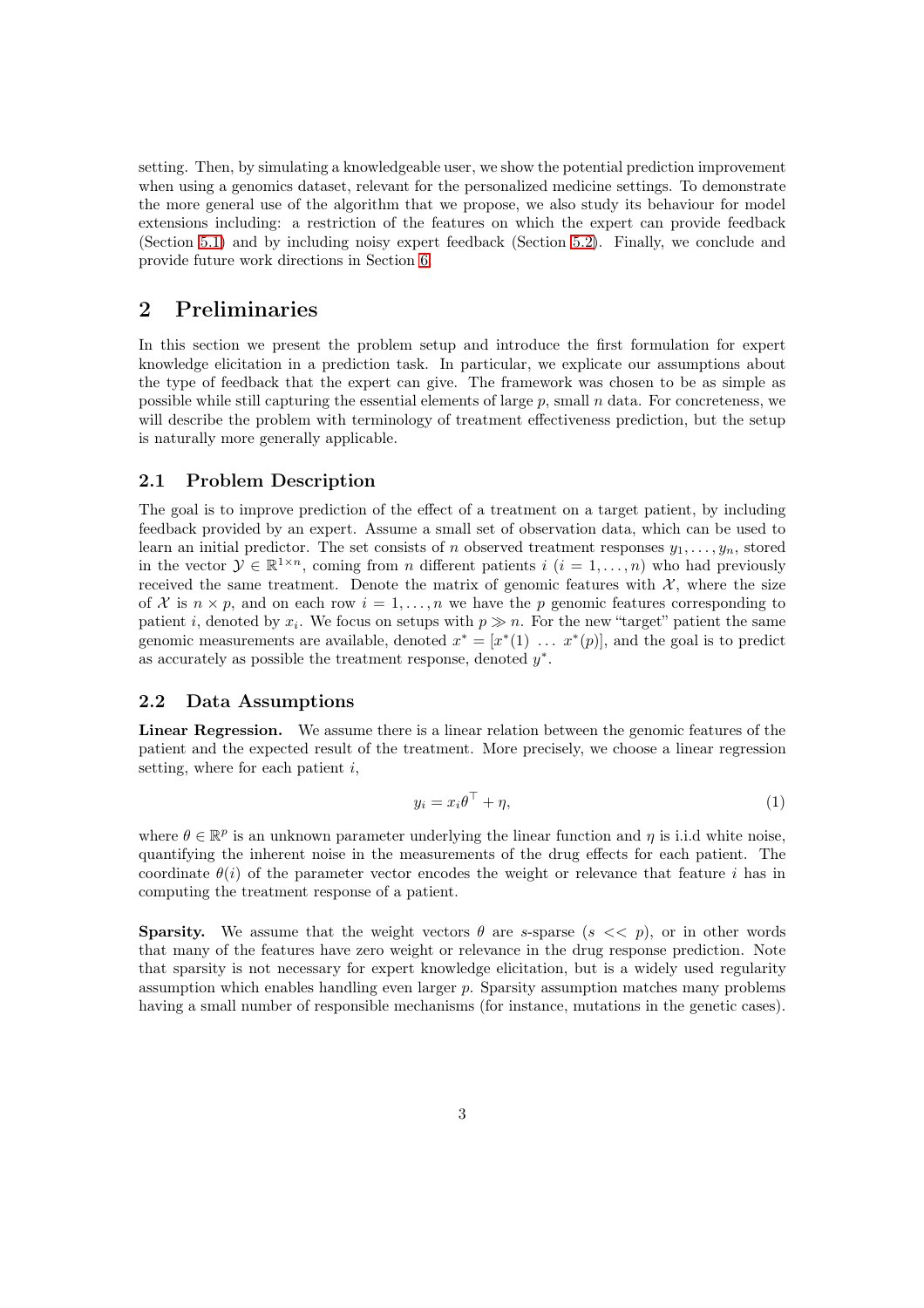"Small n" and " $n = 1$ " scenarios. An important data assumption is whether the true weight of a feature is the same for all patients (that is, do all observations  $(x_1, y_1), \ldots, (x_n, y_n)$  come from the same distribution), or whether the target patient may be from a different distribution. We call the former the *"small* n *scenario"* and the latter the *"*n = 1 *scenario"*.

A particularly useful variant of the  $n = 1$  scenario is the *"multiple*  $n = 1$  tasks scenario", where each patient has his/her own (unknown) weight vector; for  $i \neq j$ ,  $\theta_i \neq \theta_j$ , and

$$
y_i = x_i \theta_i^{\top} + \eta \quad \text{and} \quad y_j = x_j \theta_j^{\top} + \eta' \,, \tag{2}
$$

where  $\eta$  and  $\eta'$  come from  $\mathcal{N}(0,1)$ . If we are willing to assume that all considered patients share the same sparse support of active genomic features (that is, features affecting the drug response) and that their corresponding weights are similar from patient to patient, then we can estimate an initial estimate for the weights  $\theta^*$  of the target patient from the other patients' data.

We next explicate our assumptions about the information that can be extracted from an expert in the linear regression scenario.

#### <span id="page-3-1"></span>2.3 Expert Feedback

For clinical and behavioural variables, an expert may know how much they explain of the risk<sup>[1](#page-3-0)</sup>. For linear regression, the fraction of variance explained is the square of the correlation coefficient (under simplifying assumptions). When the expert is more uncertain, he/she can give feedback on the importance of variables. For instance, some cancer genes and pathways are known, and given the patient's treatment response history, it is possible to make educated guesses of which hypotheses of disease mechanisms remain as potential hypotheses. In these cases our formulation is an approximation for bringing in expert's patient-specific prior knowledge.

Expert knowledge. We assume that the expert is able to report the correct value of  $\theta^*(i)$ when asked, but that answering requires a cost and hence we cannot simply ask correct values for the full  $\theta^*$ . This kind of feedback is very informative and, as far as we know, has not been used in estimating parameters before. This assumption is very simplifying in the personalized medicine case, and requires that the expert either has important additional knowledge of the particular patient, or is able to use his/her expertise to infer the correct value from the shown data x <sup>∗</sup> and the initial weight vector estimated based on the other patients. We later relax this assumption and provide an empirical study of the sensitivity to expert errors (Section [5.2\)](#page-10-1) and to expert knowledge restricted to a subset of features (Section [5.1\)](#page-10-0).

Feedback use. In the simple formulation assuming accurate experts, the best way of taking into account the expert feedback on a feature  $i$  is to directly replace the feature weight of the estimated target parameter  $\hat{\theta}_{init}$  (obtained from the data of other patients) with the targetspecific weight provided by the expert. Basically, if the expert gives feedback on  $\theta^*(i)$ , then we update the initial "small n" estimate (denoted  $\hat{\theta}_{init}$ ) by replacing its *i*-th coordinate with the feedback provided by the expert.

Feedback cost. We assume this type of expert knowledge to be very expensive and we hence place a strict restriction on the number of features on which the expert can provide feedback. Denote by  $m$  the number of features for which the expert can give target-specific information (that is, the corresponding weight to be considered in estimating the drug response of the target patient). We refer to m as the *feedback budget* and we restrict it to a value much lower than

<span id="page-3-0"></span><sup>1</sup>For instance, even wikipedia gives an estimate that obesity appears to be the cause of 20% of heart attacks.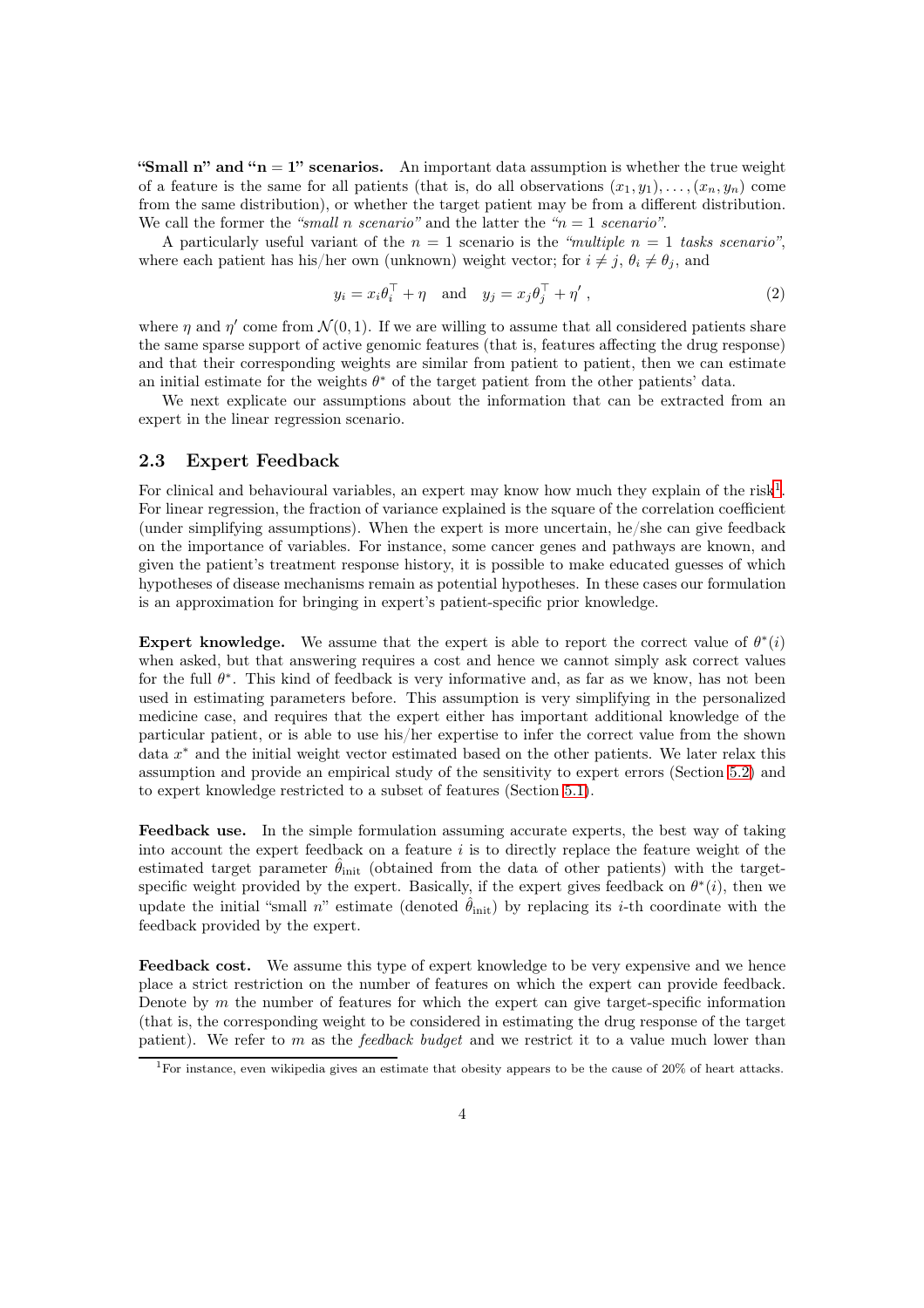the dimensionality of the data:  $m \ll p$ . Therefore, assuming the user does have the answer, the research problem we address here is that of identifying the  $m$  most informative features on which to elicit expert knowledge.

As our goal is to predict the drug response for patient  $x^*$ , it follows that the most informative feedback the expert can provide is what leads to minimizing the prediction error. We formalize this in the performance measure defined below.

### 2.4 Performance Measure

Let  $\hat{\theta}_{\mathcal{A}}$  denote the estimate of  $\theta^*$  produced by an algorithm  $\mathcal{A}$ . We define the loss of  $\mathcal{A}$  as the expected quadratic loss for the target patient  $x^*$ :

$$
L_{\mathcal{A}} = \mathbb{E}[(x^*\hat{\theta}_{\mathcal{A}}^\top - y^*)^2] = \mathbb{E}[(x^*\hat{\theta}_{\mathcal{A}}^\top - x^*\theta^{*\top})^2],\tag{3}
$$

where the expectation is taken over all sources of noise, coming from the noisy drug effect observations and noisy selection of the features by the expert. Given the m interactions with the expert user, our goal is to get feedback about the most informative or relevant features, such that we minimize the target loss. The optimal algorithm  $A^*$  is thus defined as:  $L_{A^*} =$  $\min_{\mathcal{A}|\hat{\theta}_{init}} L_{\mathcal{A}}$ . It is important to highlight that the overall performance of an algorithm strictly depends on the estimate obtained from the training data on other patients  $\hat{\theta}_{\text{init}}$ . In this work the focus is on finding expert knowledge elicitation strategies that enable maximally improving the target prediction, from the initially very imperfect estimate obtained from scarce data, possibly coming from different distributions.

## <span id="page-4-0"></span>3 Algorithm

We propose to learn the regression parameters in two stages. First, an initial estimate  $\hat{\theta}_{init}$  is learnt on the "small  $n$  large  $p$ " training data with appropriate regularization, efficiently capturing the information in that data set. The estimate is then improved by knowledge elicitation from an expert. The estimation error obtained with the initial estimate  $\hat{\theta}_{init}$  is the baseline for comparing the potential improvement obtained by eliciting expert knowledge.

#### 3.1 Description

Given the assumed type of feedback (described in Section [2.3\)](#page-3-1) and the budget constraint, the goal is to rapidly identify the features most useful in reducing the loss. After a closer look to the loss definition, we easily get the following intuitions on the behaviour of the algorithm:

- Trivially, the algorithm should not ask feedback more than once on the same feature  $i$ , since the expert feedback is accurate and we get directly the right value for  $\theta^*(i)$ .
- By decomposing the loss as a sum of  $p$  squared point-wise products, we can tell that it is most useful to reduce to  $0$  (through the expert feedback) the m largest feature products  $x^*(i) \cdot (\theta^* - \hat{\theta}_{init})$  (i), which would correspond to getting feedback on the worst estimated features in  $\hat{\theta}_{init}$ .

Of course, the true vector  $\theta^*$  is not available and the best proxy we can have for it is given by  $\hat{\theta}_{init}$ . Therefore, we propose to use the available information on  $x^*$  and the estimate of the weight vector, and we ask for expert feedback on the  $m$  largest features, as given by the point-wise product of  $x^*$  and the  $\hat{\theta}_{init}$ .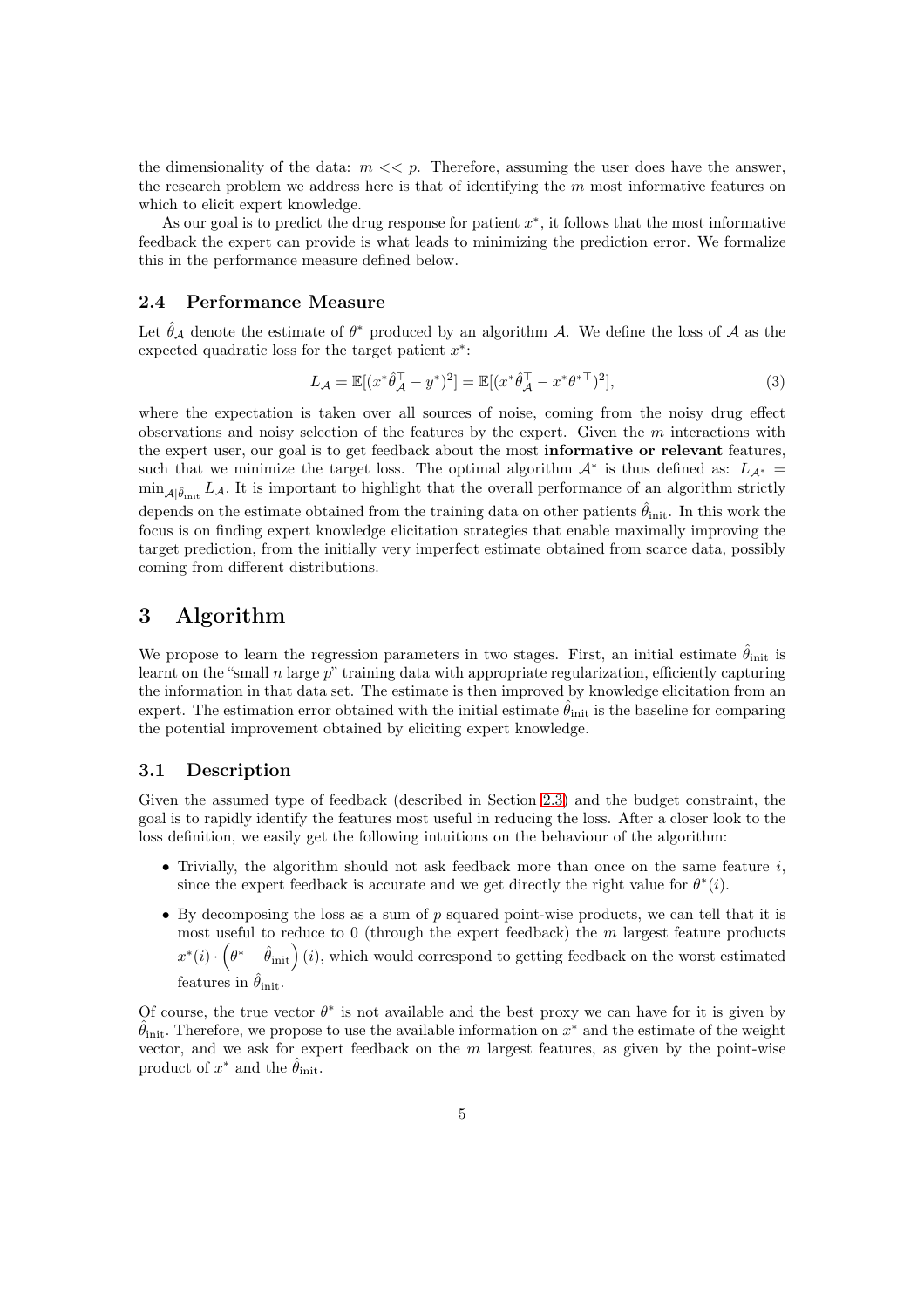For each feature  $j = 1, \ldots, m$ , we replace the coordinate  $\hat{\theta}_{init}(j)$  by the corresponding expert feedback. The rest of the  $p-m$  features remain the same. The algorithm outputs the vector thus obtained. We denote the result by  $\hat{\theta}_{\text{final}}$  and the loss will be given by  $L = \mathbb{E}[(x^*\hat{\theta}_{\text{final}}^\top - x^*\theta^*)^2]$ . The pseudo code of the algorithm is presented in Algorithm [1.](#page-5-0)

<span id="page-5-0"></span>

| Algorithm 1                                                                                      |
|--------------------------------------------------------------------------------------------------|
| <b>Input:</b> $\{\mathcal{X}, \mathcal{Y}\}\$ – <i>n</i> training data samples in $\mathbb{R}^p$ |
| $x^*$ – feature vector representing the target                                                   |
| $m$ – expert elicitation feedback budget                                                         |
| Initialization phase                                                                             |
| Output: $\hat{\theta}_{init}$ – estimated weight vector from data                                |
| Expert elicitation phase                                                                         |
| Rank point-wise products of features                                                             |
| for $t = 1, \ldots, m$ do                                                                        |
| Elicit feedback on each of the $t$ -th largest product feature                                   |
| Get the corresponding $\theta^*$ coordinate: $r = \theta^*(i)$                                   |
| Replace feature in the initial estimate: $\hat{\theta}(i) = r$                                   |
| end for                                                                                          |
| Output $\theta_{\text{final}}$                                                                   |
| <b>Goal:</b> minimize $L = (x^{*\top}(\hat{\theta}_{\text{final}} - \theta^*))^2$ .              |

#### <span id="page-5-1"></span>3.2 Analysis

We will next give conditions under which the elicitation sequence of Algorithm [1](#page-5-0) is optimal. Denote  $\Delta_i = x^*(i)\theta(i) - x^*(i)\theta^*(i)$ , and index the feature with the largest product of feature value and regression weight with  $c$ . The theorem below says essentially that assuming changes in regression parameters from learning set to the target patient are on average monotonically increasing as a function of the parameter size, choosing the largest product  $c$  decreases cost function more than any other choice on the average. An additional requirement is that if there are correlations between parameters, they cannot be stronger for others compared to c. The averages are over variation in the learning data set.

**Theorem 1.** Denote  $c = \arg \max_k x^*(k)\theta(k)$  and assume  $E[\Delta_c^2] \ge E[\Delta_i^2]$  and  $E[\Delta_c \Delta_k] \ge$  $E[\Delta_i\Delta_k]$  *for all*  $i \neq k \neq c$ *. Then it holds that* 

 $L_{\theta^{c*}} \leq L_{\theta^{i*}},$ 

*where*  $L_{\theta} = E[(x^*\theta^\top - y^*)^2]$  *and*  $\theta^{i*} = [\theta(1), \ldots, \theta(i-1), \theta^*(i), \theta(i+1), \ldots, \theta(p)]^\top$ .

*Proof.* Since  $L_{\theta} = E[(\sum_{k} \Delta_{k})^{2}],$ 

$$
L_{\theta^{i*}} = E[(\sum_{k \neq i} \Delta_k)^2]
$$
  
=  $L_{\theta} - 2E[\Delta_i \sum_k \Delta_k] + E[\Delta_i^2].$ 

Hence,

$$
L_{\theta^{c*}} - L_{\theta^{i*}} = E[\Delta_c^2] - E[\Delta_i^2] - 2E[(\Delta_c - \Delta_i) \sum_k \Delta_k].
$$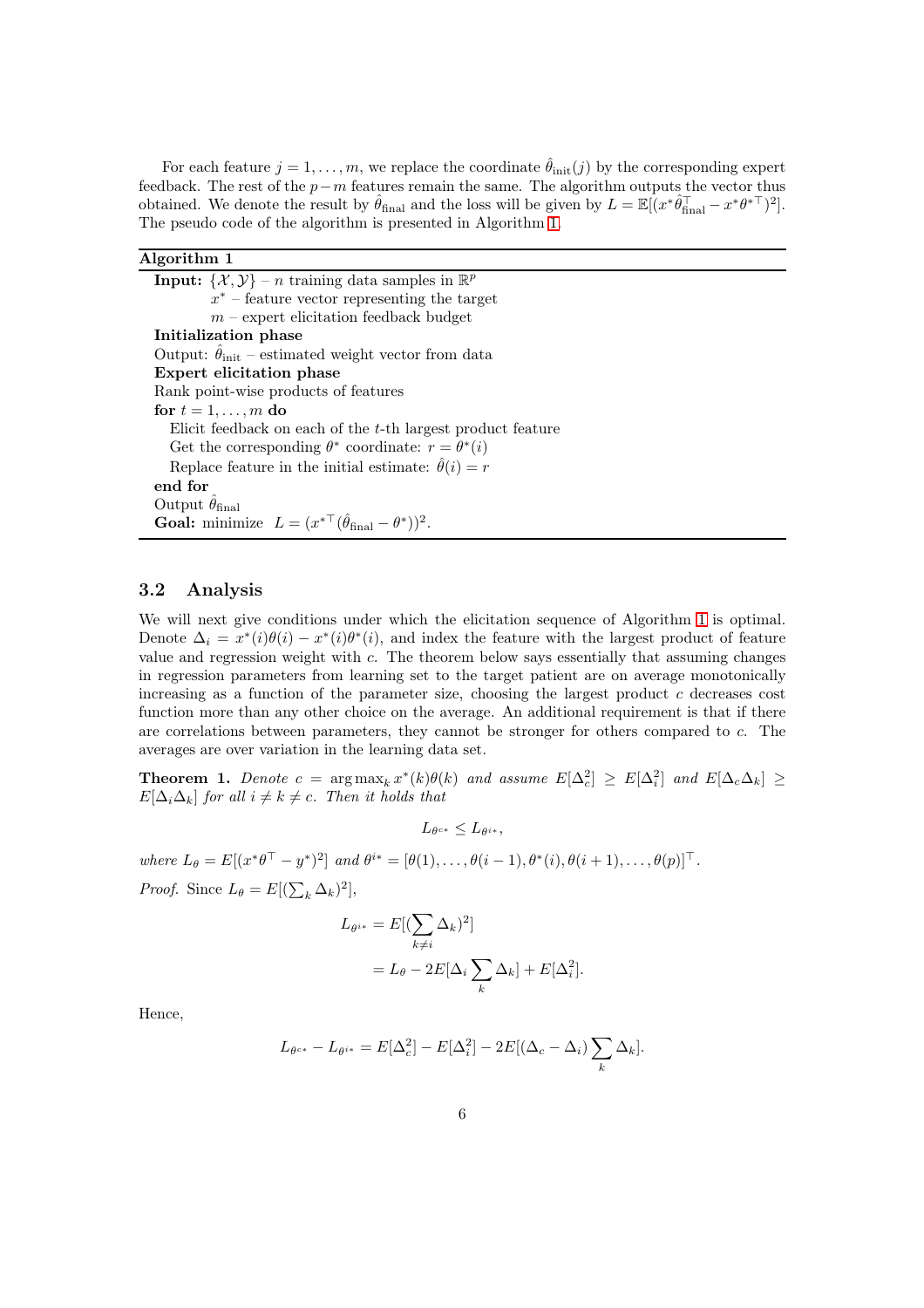The expression within the last expectation is

$$
(\Delta_c - \Delta_i) \sum_k \Delta_k = (\Delta_c - \Delta_i)(\Delta_c + \Delta_i + \sum_{k \neq c, i} \Delta_k)
$$
  
=  $\Delta_c^2 - \Delta_i^2 + (\Delta_c - \Delta_i) \sum_{k \neq c, i} \Delta_k$ ,

and therefore

 $L_{\theta^{c*}}-L_{\theta^{i*}}=E[\Delta_i^2]-E[\Delta_c^2]-2\,\sum$  $k \neq c,i$  $(E[\Delta_c\Delta_k] - E[\Delta_i\Delta_k]) \leq 0$ 

by the two assumptions.

Optimality in a simple setting. We next illustrate the theorem in the simple setting where the target patient comes from the same distribution as the other patients. Then under reasonable regularity assumptions  $E[\theta] = \theta^*$ , and

$$
E[\Delta_i^2] = x^2(i)E[\theta^2(i)] - 2x^2(i)E[\theta(i)]\theta^*(i) + x^2(i)\theta^{*2}(i)
$$
  
=  $x^2(i)(E[\theta^2(i)] - \theta^{*2}(i))$   
=  $Var[x(i)\theta(i)].$ 

Skipping analogous details,

$$
E[\Delta_i \Delta_k] = x(i)x(k)(E[\theta(i)\theta(k)] - \theta^*(i)\theta^*(k)).
$$

Hence the assumptions translate in this case to the intuitive requirements that variance in the largest features is the largest, and features are either not cross-correlated, or if they are, crosscorrelations with the largest feature are the strongest (on average).

## <span id="page-6-0"></span>4 Experiments

We illustrate the performance of Algorithm [1,](#page-5-0) to which we refer in the sequel by LARGEST PRODUCT FEATURE, in two experimental setups. We start with a simple synthetic setting (described in Section [4.1\)](#page-7-0), then we use a genomics dataset for a more elaborate simulation (as described in Section [4.2\)](#page-7-1). In both settings we compare the loss of Algorithm [1](#page-5-0) to that of the following strategies:

- No INTERACTION: the baseline algorithm whose performance is given by the prediction error of  $\hat{\theta}_{init}$
- RANDOM: works by selecting at random (without repeat)  $m$  features of which to ask expert feedback
- LARGEST TARGET FEATURE: asks feedback on the  $m$  largest coordinates of the target vector  $x^*$ .

While NO INTERACTION and RANDOM are typical baselines, LARGEST TARGET FEATURE is a naive approach of minimising the target loss, based solely on the absolute feature values of the target vector.

 $\Box$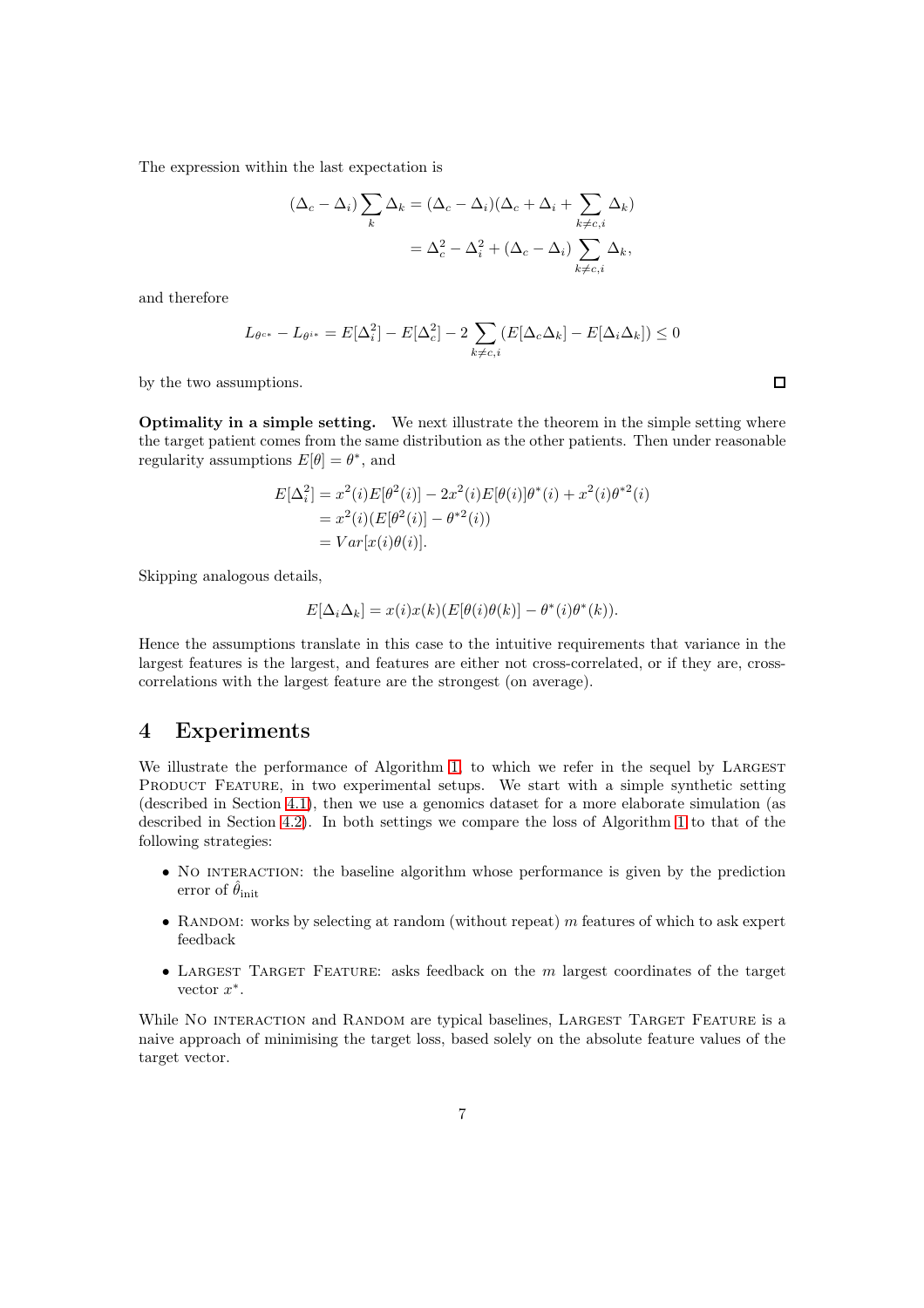#### <span id="page-7-0"></span>4.1 Synthetic Data

**Setting.** We randomly generated the training set X having  $k = 1000$  rows and 150 features from a normal distribution with mean 0 and variance 1. We also randomly sampled a sparse weight vector  $\theta$ , such that 5 of its features are non-zero and come from a normal distribution with mean 0 and variance 1, while the remaining 145 features are 0. The output variable  $Y$  is then computed using n noisy observations of the dot product between  $\theta$  and randomly selected vectors  $x \in \mathcal{X}$ . We use the glmnet package [\[7\]](#page-13-10) for estimating  $\hat{\theta}_{init}$ , and we vary the number of training samples from 5 to 30, while the number of expert feedbacks that we assume we can obtain grows from 0 to 10. We randomly choose a target patient and compute the corresponding loss for each feedback value. We plot the average target loss over 100 randomly selected target patients.

Results. Figure [1\(a\)](#page-8-0) shows the prediction performance in terms of a loss for a target sample in the "small  $n$ " scenario, with four different strategies. As expected, given that the expert is assumed to be able to give exact feedback, all strategies that use expert feedback show improvement in performance as the number of expert feedback grows and have better performance than the baseline (No Interaction) from the very first expert feedback. It can also be noticed that the initial estimate of the weight vector resulting using LARGEST PRODUCT FEATURE, after the first feedback is already better then the other strategies. Then, with increasing amount of feedbacks received, our algorithm shows increased improvement in performance as compared to other strategies.

In the " $n = 1$ " scenario, with different regression parameter vectors for each patient, the improvement is slightly slower (because of the introduced bias in the initial estimate  $\hat{\theta}_{init}$ ) but still clearly better than with the other strategies (Figure [1\(b\)\)](#page-8-1). It is important to mention that the  $\theta$ s  $(\theta_1, \ldots, \theta_k)$ , one corresponding to each patient in X) were randomly generated, but to control the introduced bias we keep the same sparsity assumption for all weight vectors (the same 5 nonzero features) and we restrict the  $L_2$  norm of the difference between any pair of weight vectors  $\theta_i \neq \theta_j$  to be smaller than 0.5.

For both scenarios, here we only report the loss when the number of training samples used for computing  $\theta_{\text{init}}$  is 10, but in [A](#page-15-0)ppendix A we report more complete results.

### <span id="page-7-1"></span>4.2 GDSC Dataset

We demonstrate the usefulness of our approach by also testing it on the genomics data in the GDSC dataset. Here we obtained results similar to the results seen from the synthetic data. In the following we briefly describe the contents of the dataset, then we explain how we simulated the ground truth. The plotted results (Figure [2\)](#page-9-0) follow the same trends as in the synthetic data, again showing an improvement of all the strategies that use interaction, for all values of  $n$ .

Genomics of Drug Sensitivity in Cancer (GDSC) data. We used the data from the Genomics of Drug Sensitivity in Cancer project by Wellcome Trust Sanger Institute (version release 5.0, June 2014, <http://www.cancerrxgene.org>) [\[19,](#page-14-2) [8\]](#page-13-11) consisting of 124 drugs and a panel of 124 human cancer cell lines for which complete drug response measurements are available. Drug responses are summarised by log-transformed IC50 values (the drug concentration yielding 50% response, given as natural log of  $\mu$ M) from the dose response data measured at 9 different concentrations. The cancer cell lines, representative of human cancer cell models, are characterised by expression values quantifying the transcript levels of thousands of genes. For this study, we chose a subset of biologically relevant genes, whose mutational status has been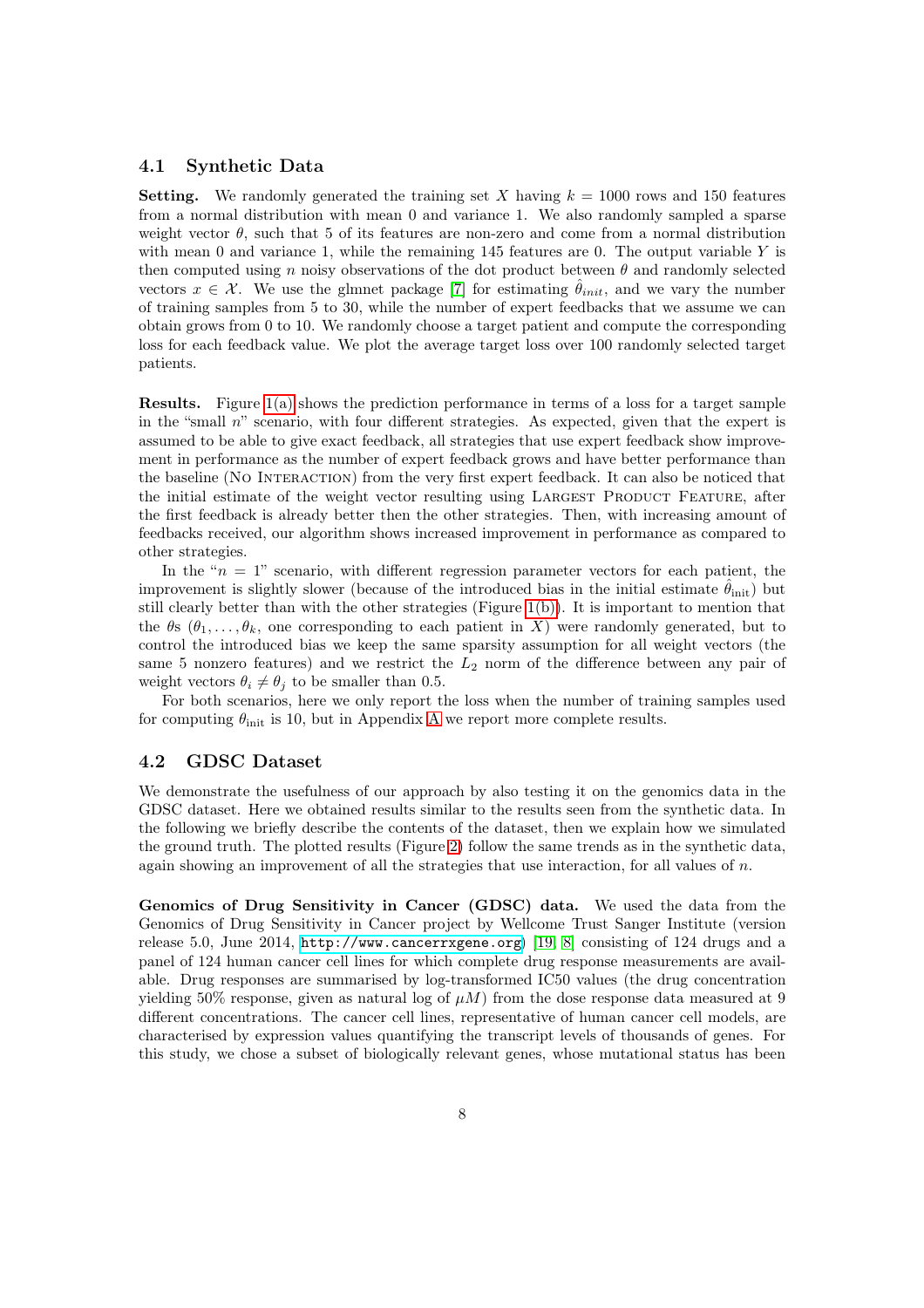<span id="page-8-0"></span>

<span id="page-8-1"></span>Figure 1: Loss for one target patient in the "small n" scenario where each patient has a same parameter vector [1\(a\),](#page-8-0) respectively loss for one target patient in the scenario where each patient has a different parameter vector [1\(b\).](#page-8-1) X-axis denotes the feedback budget and Y-axis the loss in predictions, averaged over separate predictions for each target patient. The curves show the mean loss and the bars the standard error of the mean.

shown to correlate with the drug responses [\[18\]](#page-14-3). For our study, we transformed the transcript counts of the genes to the log 2 scale.

Learning a Pseudo-Ground Truth. When simulating expert feedback, on this data we used estimates computed from the full data as the correct answers the expert gives, when queried based on estimates from small n. To learn this "pseudo-ground truth," we employed sparse linear regression using the *glmnet* package, which has been frequently used to identify genomic features of drug responses [\[2,](#page-12-1) [8\]](#page-13-11). The sparse linear regression formulation has two parameters that are to be optimized:  $\alpha$  (elastic net mixing parameter) and  $\lambda$  (the penalty parameter). We fixed  $\alpha = 1$  assuming only few of the genomic features to be important for predictions. We inferred  $\lambda$  as follows: For each drug, we held out one cell line and performed a 10-fold cross validation procedure on the training data with 100 different  $\lambda$  values. The training data comprised of the gene expression values of all cell lines and their responses on this drug, except for the held-out cell line. We chose  $\lambda_{min}$  that gave minimum error averaged over the 10 cross-validated folds. The estimates of  $\theta$  were obtained by setting  $\lambda = \lambda_{min}$ . We repeated this procedure for all drugs, thus the learnt  $\theta$ s are used as a pseudo-ground truth for our experiments.

Results. For the plots on the GDSC dataset, for each amount of feedback and for each algorithm, the curve represents the average loss over 100 random iterations. The bars are showing the standard error of the mean. In each iteration, we randomly pick a set of 10 target patients and 10 drugs and we compute their corresponding losses. For each of the target patients we predicted the drug responses eliciting the expert knowledge of the user following the strategies presented in the beginning of Section [4.](#page-6-0) We also show the effect of varying the number of initial training samples, from 5 to 30.

While the trends and the ordering of the performance of the algorithms do not change, we can notice that, as expected, the overall loss of the algorithms diminishes as  $n$  grows. In addition, when using the GDSC dataset the loss does not decrease to zero as fast as for the synthetic data.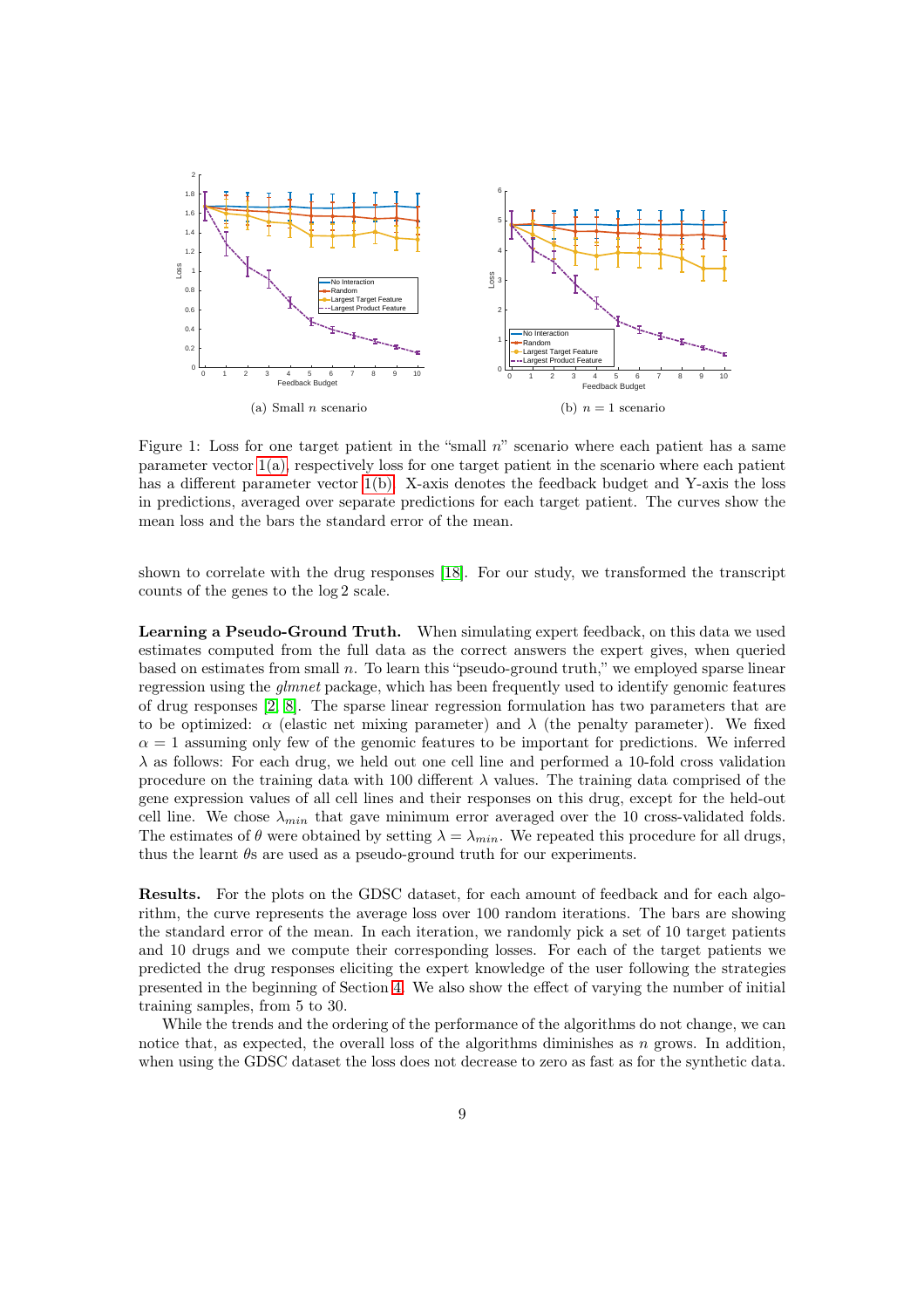<span id="page-9-0"></span>

Figure 2: GDSC dataset: Loss for one target patient in the scenario where each patient has a different parameter vector  $\theta$ . In each subplot, X-axis denotes the feedback budget and Y-axis the loss in predictions, averaged over separate predictions for each target patient. The curves show the mean loss and the bars the standard error of the mean.  $n$  denotes the number of small sample sizes used for computing  $\hat{\theta}_{init}$ .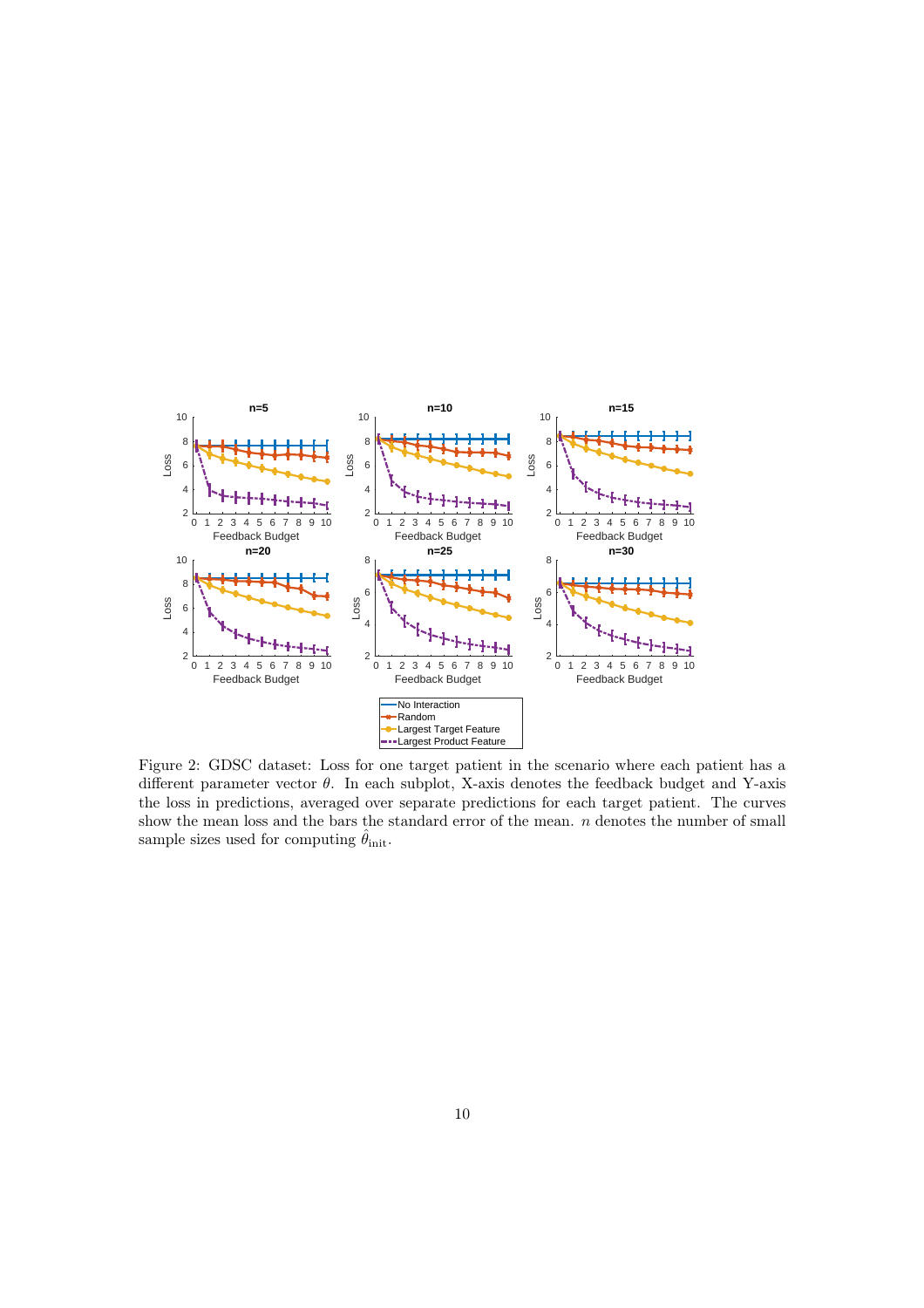# 5 Model Extensions

To get more evidence about the behaviour of the algorithm, we proceed by relaxing the model in two central aspects. These relaxations also make the model applicable in a considerably wider set of practical scenarios. For the numerical simulations, unless specified otherwise, the setting remains the same as described in Section [4.1,](#page-7-0) for the "n=1" scenario.

#### <span id="page-10-0"></span>5.1 Feedback on a subset of features

We analysed the prediction performance of our approach when the expert can provide feedback only on a subset of features. To simulate that, we associate to each feature a value of either 1, meaning that the expert has knowledge on that feature (and can provide feedback), or 0, for the features on which the expert has no prior knowledge. The algorithm LARGEST PRODUCT (SUBSET) FEATURE selects the features on which to ask feedback as before, but if the selected feature is unknown by the expert (that is, its associated value is 0), then feedback is asked on the next "largest product feature" with an associated value 1. Basically, instead of receiving feedback on the  $m$  largest features, we now receive expert feedback on the  $m$  "largest product features" with associated value 1.

The analysis in Section [3.2](#page-5-1) also holds for this more general setting, under the same assumptions. In fact, we again proceed by asking expert feedback on the features that allow to decrease the cost function more than any other choice (on average), since the features on which the expert has no knowledge would have no impact on the loss (if selected). Thus the algorithm preserves optimality, since by using the feedback budget on the  $m$  "largest product feature" with an associated value 1, we obtain the largest expected loss reduction.

Figure [3](#page-11-1) shows how the performance behaves when the percentage of features with associated value 1 is reduced from 90% to 50%.<sup>[2](#page-10-2)</sup> Each subplot corresponds to a different proportion of features (selected randomly) on which the expert has prior knowledge and can provide feedback. For instance "Feature Subset=90%" means that expert feedback is available on 90% of the features in the curve LARGEST PRODUCT (SUBSET) FEATURE.

Based on the results, even in the more realistic cases in which the expert knowledge is restricted to a subset of the features, the results obtained by LARGEST PRODUCT (SUBSET) FEATURE are significantly better than the baseline NO INTERACTION. Note that the other strategies remain unchanged, with no constraint on the features on which expert feedback can be received, and yet LARGEST PRODUCT (SUBSET) FEATURE outperforms them even with half of the total number of features.

#### <span id="page-10-1"></span>5.2 Noisy Expert

We simulated an experiment for the " $n=1$ " scenario where each feedback is affected by normally distributed noise, centered and with variance between 0.1 and 0.5, encoding the expert uncertainty (the range of the (true) feature values is  $[0, 1]$ ). The noisy feedback is used for all strategies. In the personalized medicine application, it is plausible to assume that the expert feedback has smaller variance in the weight of genomic features commonly known to be relevant, but much higher variance for rarely encountered genes and their mutations.

In Figure [4](#page-12-2) we can see that LARGEST PRODUCT FEATURE is still better than the baseline No Interaction in the presence of noisy feedback. Though as the noise increases the difference between the prediction performance of our algorithm and the baseline decreases. This is expected,

<span id="page-10-2"></span><sup>&</sup>lt;sup>2</sup>Note that the plot for "Feature Subset=100%" would be precisely the Figure [1\(b\)](#page-8-1) (with overlapping green and magenta curves).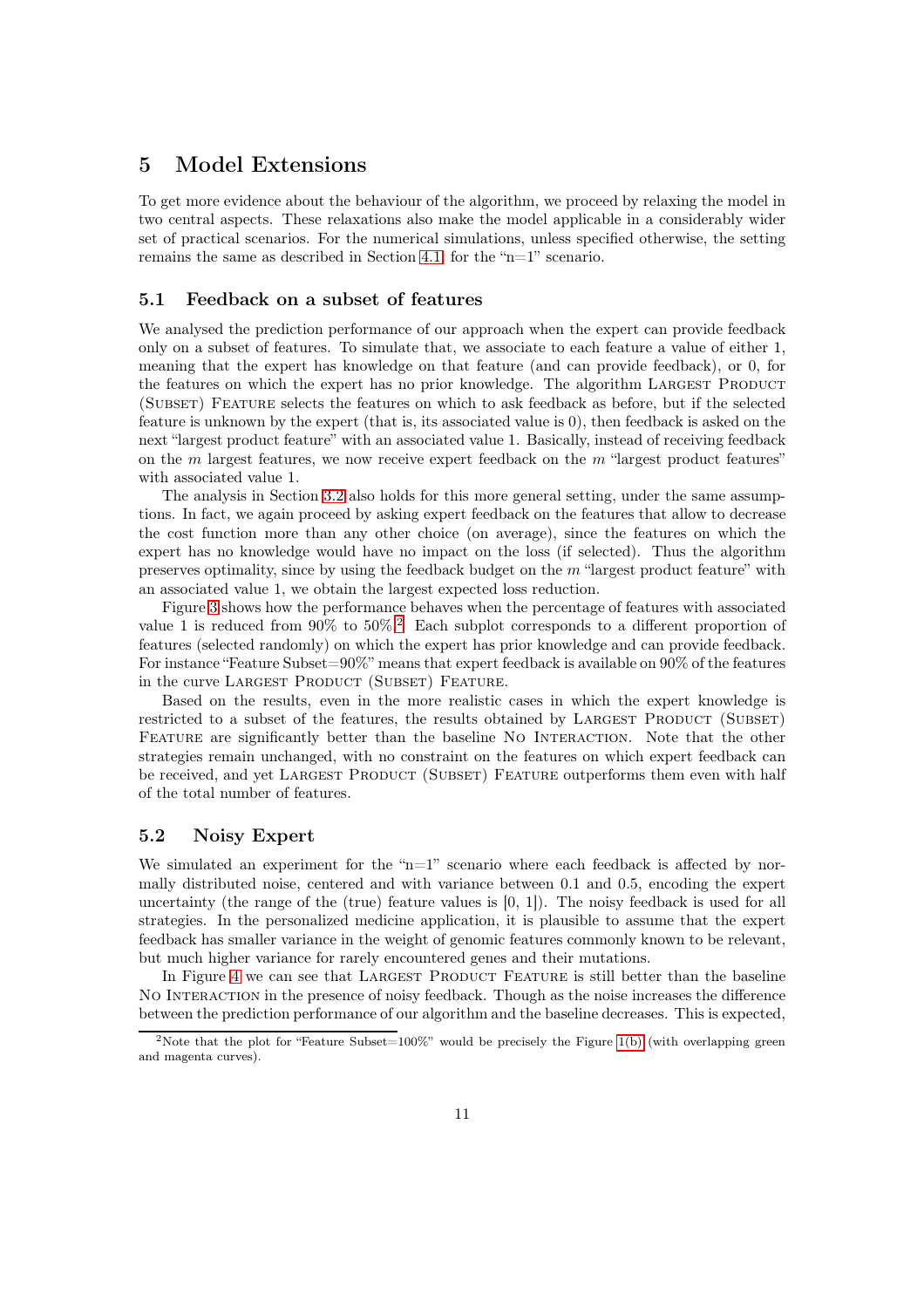<span id="page-11-1"></span>

Figure 3: The effect of expert having knowledge on only a subset of features. The curves show the mean loss in predictions, for one target patient in the scenario where we consider a different (but similar)  $\theta$  corresponding to each patient. We plot the loss averaged over 100 randomly selected target patients, obtained with 10 training samples drawn using the synthetic data. X-axis denotes the feedback budget, and the bars show the standard error of the mean.

since as the expert provides noisier feedback on a feature i,  $\hat{\theta}(i)_{\text{final}}$  might deviate even more from the true value of feature i than the  $\hat{\theta}(i)_{\text{init}}$ .

Regarding the other strategies, we can see that when the expert feedback has a variance greater than 0.3, the baseline has a better performance than RANDOM, which asks feedback on features chosen at random (without repeat). For LARGEST TARGET FEATURE the difference with the baseline is even more significant. We can notice a decrease in performance with every additional feedback, for a noise variance of more than 0.3. This happens because when computing the loss, for the parameter features whose value is changed (from  $\theta_{\text{init}}(i)$  to  $\theta_{\text{final}}(i)$ ), the introduced noise is then multiplied with one of the m largest features of the target patient  $x(i)$ . For this strategy, the noisy feedbacks propagate the most and decrease the performance, leading to results worse than RANDOM.

Although a natural extension, strategies require much larger feedback budgets to obtain effective expert knowledge elicitation when the feedback is very noisy. In fact, the effect of a noisy feedback naturally reduces if one asks feedback multiple times on the same feature. But this would also imply a change in the assumptions about the structure in the data or about the number of experts that can be consulted. The design of an optimal strategy becomes more intricate in this scenario since it involves choosing the right balance between (a) obtaining noisy information about more coefficients, or (b) focusing on a smaller number of coefficients for which feedback is asked multiple times. This trade-off might also vary depending on the target, since its features will then propagate the uncertainty of the coefficients into the loss.

# <span id="page-11-0"></span>6 Conclusion

We have introduced a novel setup that brings together expert elicitation and the difficult "small n, large p" regression problem. Starting from noisy estimates based on extremely small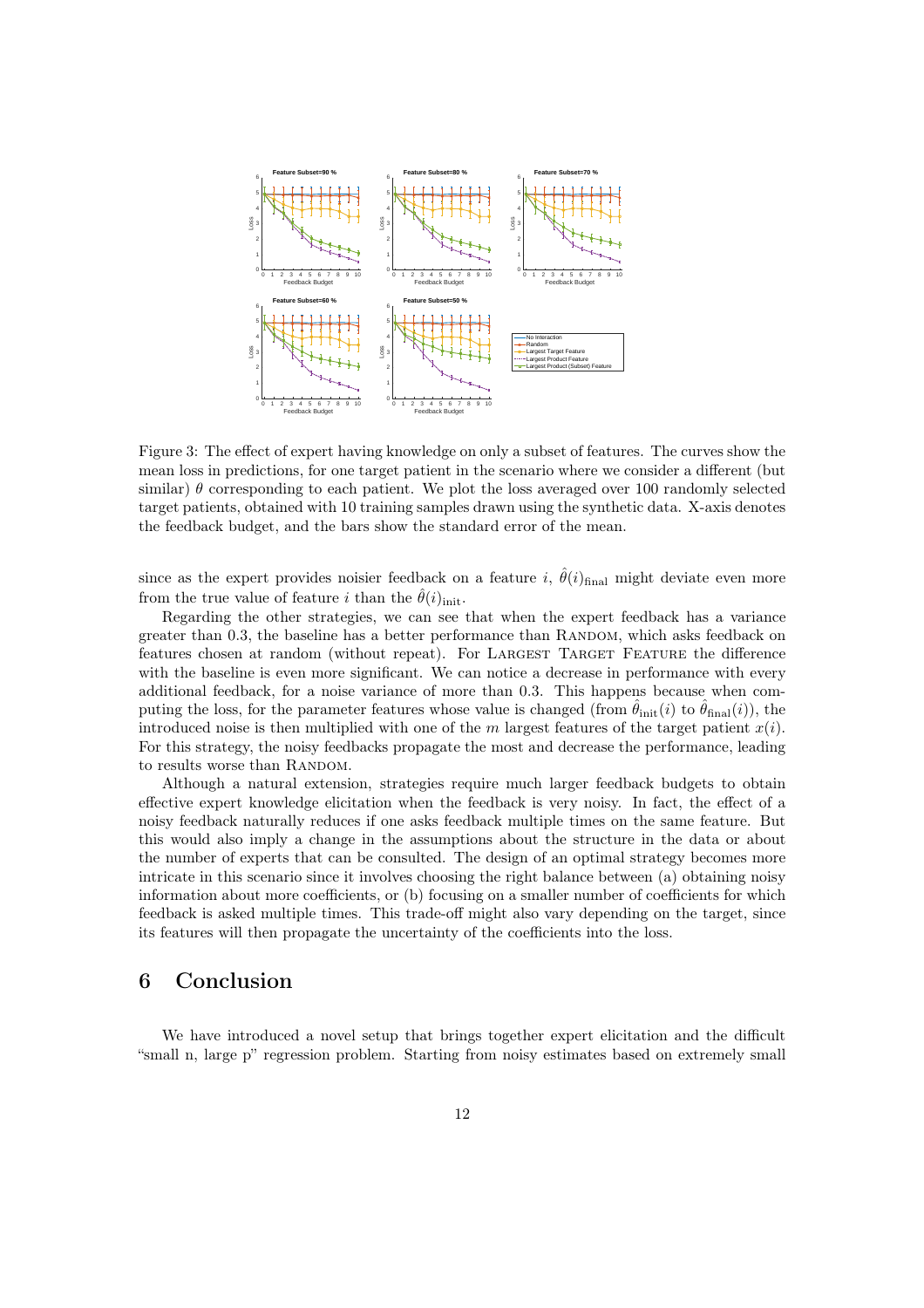<span id="page-12-2"></span>

Figure 4: The effect of feedback from a noisy expert on the loss for one target patient, when 10 samples from the synthetic data have been used to obtain  $\hat{\theta}_{init}$ . X-axis denotes the feedback budget and Y-axis the loss in predictions, averaged over separate predictions from 100 randomly selected target patients. The curves show the mean loss and bars the standard error of the mean. Each subplot corresponds to a different noise variance introduced in the feedback.

sample sizes, we empirically demonstrated the prediction improvement that can be obtained by bringing in only a few expert feedbacks. More precisely, we considered a simplified problem formulation, where there is a strict budget constraint on exact expert feedback. The simplified problem setting is intended to be a starting point that opens up both new interesting theoretical questions and a line of applied work towards new solutions in the currently very timely problem of personalized medicine. Underlying the practically important goal of developing better predictions of treatment outcome for an individual patient, is the task of estimating predictors for the sample with  $n = 1$ , which requires creative solutions. New approaches of querying and incorporating available expert knowledge are naturally expected to have much wider applicability.

For future work, a sensible formulation for the "small n, large p" regression problem is to find the optimal expert queries for reducing the interval uncertainty for regression coefficients, with strategies recently studied and applied in reliability analysis problems [\[3\]](#page-13-12). Another particularly appealing future formulation is adaptive expert feedback elicitation, where after each feedback, the estimate is updated and the next feature is sampled taking into account the current estimate. Similar expert interaction approaches were shown to be effective for user intent modelling in [\[16\]](#page-14-4). Lastly, for the elicitation method proposed here, we intend to run a full-blown user study and test the actual assessments from experts.

# <span id="page-12-0"></span>References

- [1] Hossein Azari Soufiani, David C Parkes, and Lirong Xia. Preference elicitation for general random utility models. In *Uncertainty in Artificial Intelligence: Proceedings of the 29th Conference*, pages 596–605. AUAI Press, 2013.
- <span id="page-12-1"></span>[2] Jordi Barretina, Giordano Caponigro, Nicolas Stransky, Kavitha Venkatesan, Adam A Margolin, Sungjoon Kim, Christopher J Wilson, Joseph Lehár, Gregory V Kryukov, Dmitriy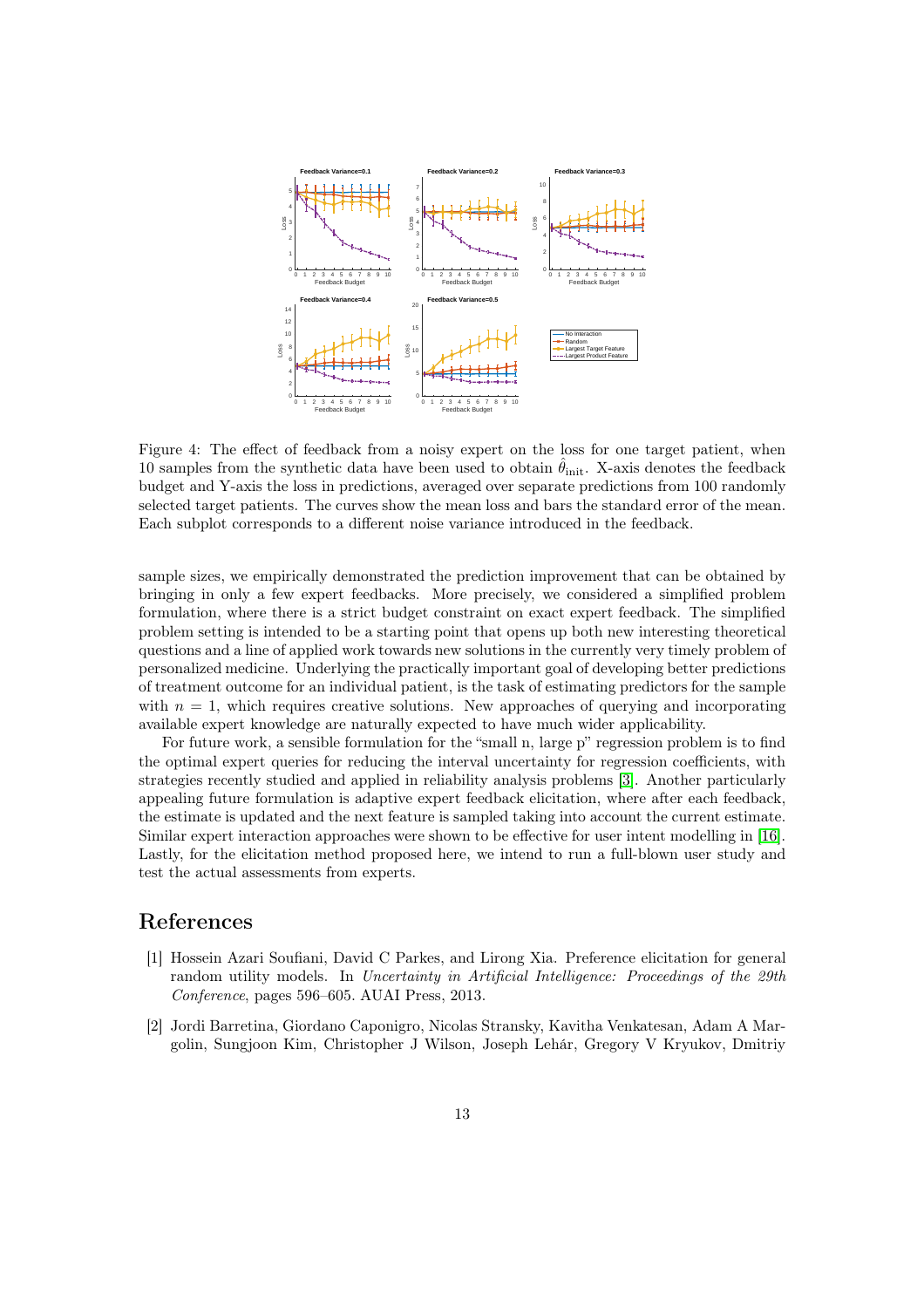Sonkin, et al. The cancer cell line encyclopedia enables predictive modelling of anticancer drug sensitivity. *Nature*, 483(7391):603–607, 2012.

- <span id="page-13-12"></span>[3] Nadia Ben Abdallah and Sebastien Destercke. Optimal expert elicitation to reduce interval uncertainty. In AUAI press, editor, *Uncertainty in Artificial Intelligence*, Uncertainty In Artificial Intelligence (UAI) 2015, pages 12–22, Amsterdam, Netherlands, July 2015.
- <span id="page-13-2"></span>[4] Róbert Busa-Fekete, Eyke Hüllermeier, and Balázs Szörényi. Preference-based rank elicitation using statistical models: The case of mallows. In *Proceedings of the 31st International Conference on Machine Learning (ICML-14)*, pages 1071–1079, 2014.
- <span id="page-13-4"></span>[5] Cristina Conati, Abigail Gertner, and Kurt Vanlehn. Using bayesian networks to manage uncertainty in student modeling. *User modeling and user-adapted interaction*, 12(4):371– 417, 2002.
- <span id="page-13-3"></span>[6] M Julia Flores, Ann E Nicholson, Andrew Brunskill, Kevin B Korb, and Steven Mascaro. Incorporating expert knowledge when learning Bayesian network structure: a medical case study. *Artificial intelligence in medicine*, 53(3):181–204, 2011.
- <span id="page-13-10"></span>[7] Jerome Friedman, Trevor Hastie, and Rob Tibshirani. Regularization paths for generalized linear models via coordinate descent. *Journal of statistical software*, 33(1):1, 2010.
- <span id="page-13-11"></span>[8] Mathew J Garnett, Elena J Edelman, Sonja J Heidorn, Chris D Greenman, Anahita Dastur, King Wai Lau, Patricia Greninger, I Richard Thompson, Xi Luo, Jorge Soares, et al. Systematic identification of genomic markers of drug sensitivity in cancer cells. *Nature*, 483(7391):570–575, 2012.
- <span id="page-13-6"></span>[9] Paul H Garthwaite and James M Dickey. Quantifying expert opinion in linear regression problems. *Journal of the Royal Statistical Society. Series B (Methodological)*, pages 462–474, 1988.
- <span id="page-13-0"></span>[10] Iain M Johnstone and D Michael Titterington. Statistical challenges of high-dimensional data. *Philosophical Transactions of the Royal Society of London A: Mathematical, Physical and Engineering Sciences*, 367(1906):4237–4253, 2009.
- <span id="page-13-7"></span>[11] Joseph B Kadane, James M Dickey, Robert L Winkler, Wayne S Smith, and Stephen C Peters. Interactive elicitation of opinion for a normal linear model. *Journal of the American Statistical Association*, 75(372):845–854, 1980.
- <span id="page-13-5"></span>[12] Andrés R Masegosa and Serafín Moral. An interactive approach for Bayesian network learning using domain/expert knowledge. *International Journal of Approximate Reasoning*, 54(8):1168–1181, 2013.
- <span id="page-13-8"></span>[13] Anthony O'Hagan, Caitlin E. Buck, Alireza Daneshkhah, J. Richard Eiser, Paul H. Garthwaite, David J. Jenkinson, Jeremy E. Oakley, and Tim Rakow. *Uncertain Judgements. Eliciting Experts' Probabilities*. Wiley, Chichester, England, 2006.
- <span id="page-13-9"></span>[14] Rebecca A. O'Leary, Samantha Low Choy, Justine V. Murray, Mary Kynn, Robert Denham, Tara G. Martin, and Kerrie Mengersen. Comparison of three expert elicitation methods for logistic regression on predicting the presence of the threatened brush-tailed rock-wallaby *Petrogale penicillata*. *Environmetrics*, 20:379–398, 2009.
- <span id="page-13-1"></span>[15] Sinno Jialin Pan and Qiang Yang. A survey on transfer learning. *IEEE Transactions on Knowledge and Data Engineering*, 22(10):1345–1359, October 2010.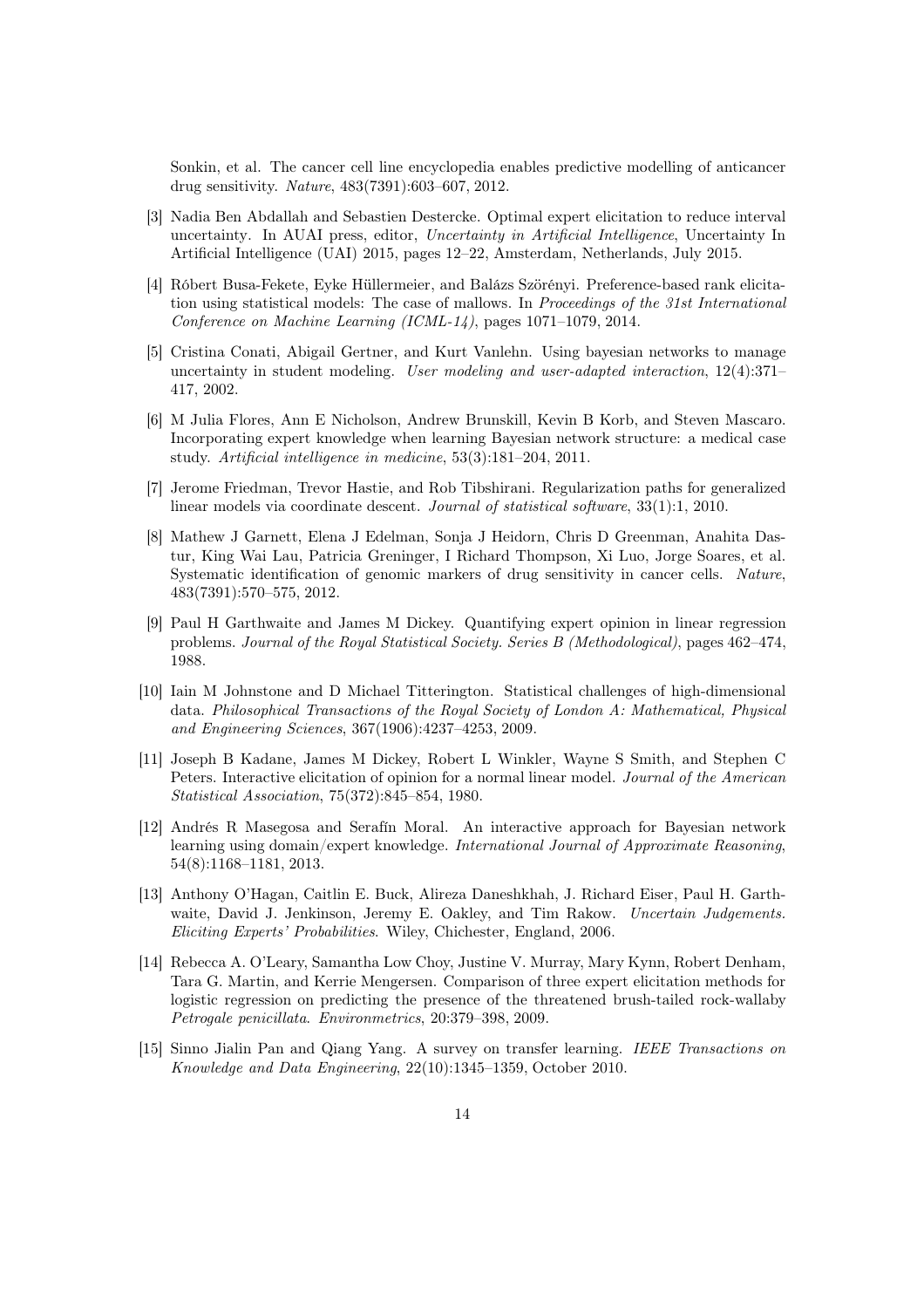- <span id="page-14-4"></span>[16] Tuukka Ruotsalo, Giulio Jacucci, Petri Myllymäki, and Samuel Kaski. Interactive intent modeling: Information discovery beyond search. *Commun. ACM*, 58(1):86–92, December 2014.
- <span id="page-14-0"></span>[17] Robert Tibshirani. Regression shrinkage and selection via the lasso. *Journal of the Royal Statistical Society. Series B (Methodological)*, pages 267–288, 1996.
- <span id="page-14-3"></span>[18] Wellcome Trust Sanger Institute. The mutational status for genes that are frequently mutated in cancer were correlated with drug sensitivity data using a multivariate analysis of variance (MANOVA). <http://www.cancerrxgene.org/translation/Gene>, 2016. Accessed: 2016-02-26.
- <span id="page-14-2"></span>[19] Wanjuan Yang, Jorge Soares, Patricia Greninger, Elena J Edelman, Howard Lightfoot, Simon Forbes, Nidhi Bindal, Dave Beare, James A Smith, I Richard Thompson, et al. Genomics of Drug Sensitivity in Cancer (GDSC): a resource for therapeutic biomarker discovery in cancer cells. *Nucleic acids research*, 41(D1):D955–D961, 2013.
- <span id="page-14-1"></span>[20] Guizhen Zhang and Vinh V Thai. Expert elicitation and Bayesian network modeling for shipping accidents: A literature review. *Safety Science*, 87:53–62, 2016.